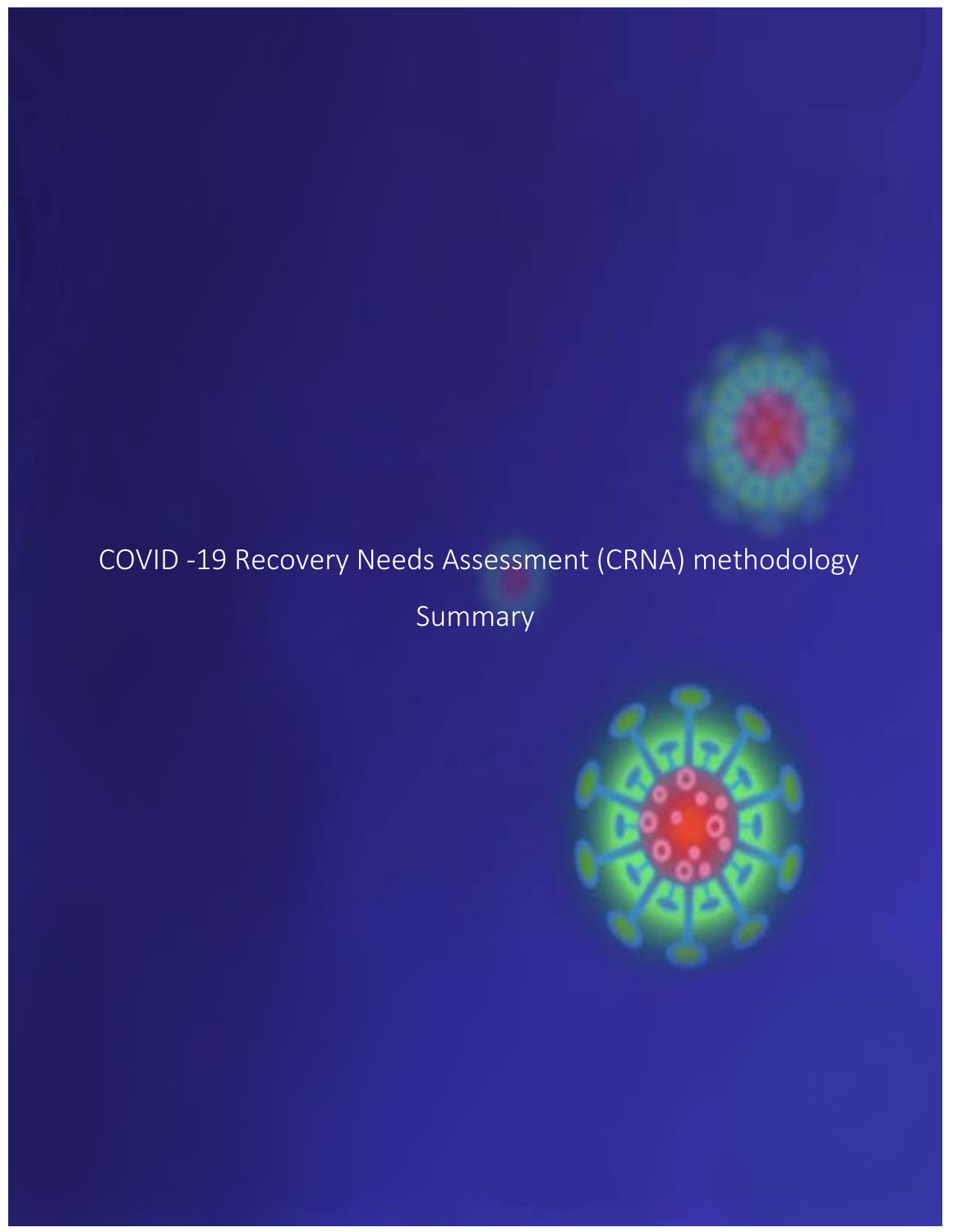Covid-19 has led to unprecedented impacts on the economy, lives and livelihoods nations, communities and individuals. This note sets out a methodology to guide UN, EU, WB and partners to assist governments in conducting socio economic impact assessments. The methodology will help to

- Assess the overall socio-economic impact of the pandemic on the people including the various vulnerable groups, as well as on services and production of goods and governance;
- Identify priority needs for affected households and critical sectors of the economy, for restoring safe access to and/or production of goods and services, while managing ongoing COVID-19 transmission risks;
- Recommend institutional mechanisms and policy measures to be undertaken in support of the recovery, including measures in place to prevent and mitigate a crisis of similar nature in future.

The note builds on the experience of over 70 post-crisis assessments undertaken within the partnership between United Nations, World Bank Group, and European Union under the 2008 Joint Declaration on Post Crisis Assessment and Recovery Planning<sup>1</sup>. The methodology draws from the post disaster needs assessment and recovery and peace building assessment methodology with greater flexibility and simpler approach to assessing and planning quick response to the pandemic, including the need for ongoing preparedness and maintaining measures to reduce transmission risks when restoring production and services. **This methodology builds on preexisting partnerships, brings in global expertise from across partners, does a macro, meso and micro level analysis and develops recovery needs with costs.** By bringing in key stakeholders, such as the EU, WB and other MDBs, bilateral donors, and civil society, **under a coordinated and government-owned process**, the CRNA can ensure alignment of the development community behind one comprehensive government-wide strategy which can be converted to common planning and financing outcomes.

The methodology is tailored to the COVID-19 context and needs of individual countries, and where helpful can complement or build on assessments of individual sectors already undertaken or in progress. The methodology aims to be both rapid and light, and achievable within a 3-4-week period. It is built around the following 5 steps.

**Step 1**: **Establish a baseline.** Examine the general pre-pandemic financial, economic, social, cultural, and governance context to serve as a baseline to compare with post-pandemic conditions. This information includes data for all sectors and information on key development indicators of the country such as poverty levels, human development indicators, food insecurity status, gender inequality, spatial and horizontal inequalities, social exclusion and vulnerable groups, as well as preparedness capacities for this and other types of emergencies.

**Step 2**: **Assessment of post pandemic effects including estimating Losses**. Assess how all sectors and vulnerable groups are affected by the pandemic focusing on access to services (food, health care, education, water and sanitation, social assistance packages, etc), grants and support by government and other stakeholders. This include a qualitative and quantitative assessment of the effects on all sectors of the economy but also effects on various vulnerable groups, their livelihoods and income. The assessment of effects should include an estimation estimates the economic losses (loss of revenue, income, increased production costs) for the productive and infrastructure sectors such as agriculture, tourism, industry,

<sup>1</sup> [https://www.undp.org/content/dam/rpba/documents/docs/JointDeclaration\\_Sept2008.pdf](https://eur03.safelinks.protection.outlook.com/?url=https%3A%2F%2Fwww.undp.org%2Fcontent%2Fdam%2Frpba%2Fdocuments%2Fdocs%2FJointDeclaration_Sept2008.pdf&data=02%7C01%7Crita.missal%40undp.org%7C9d5bda1c761b4e9ad71208d7f54060c8%7Cb3e5db5e2944483799f57488ace54319%7C0%7C0%7C637247529154167950&sdata=xPnPBy%2F7Nzh31HthJOo6aX6JLdv0OTJRqf1VovH85dY%3D&reserved=0)